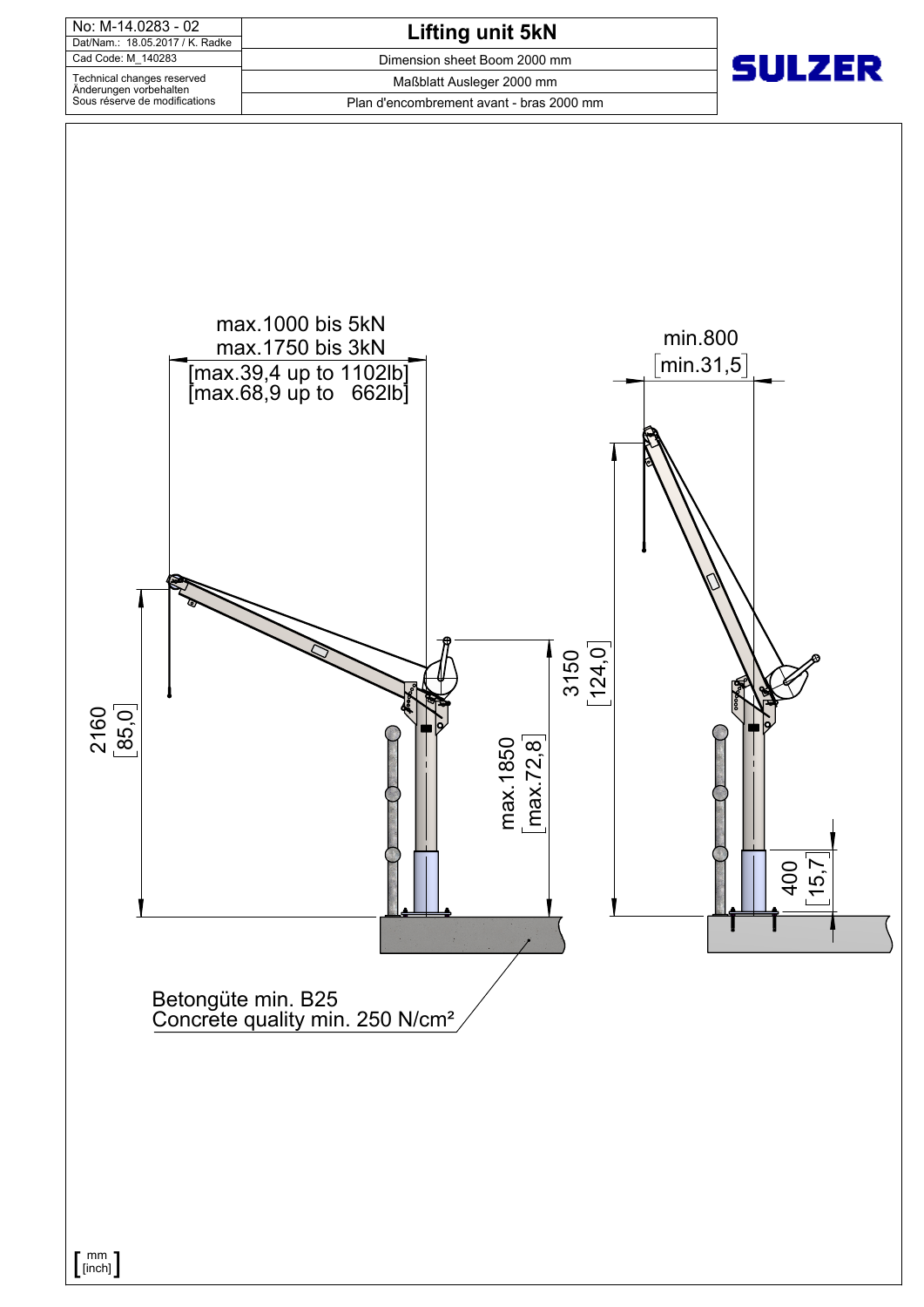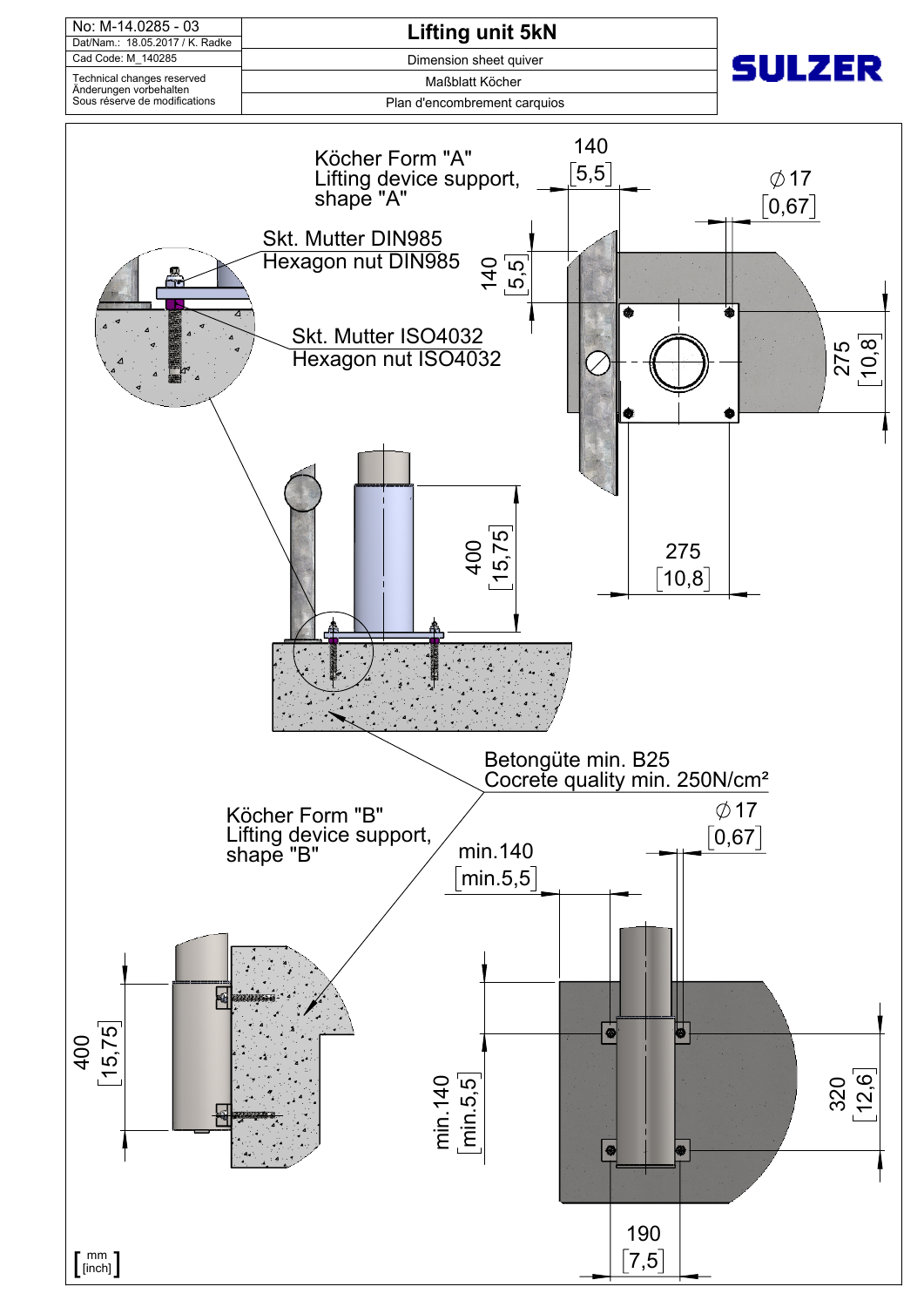

Betongüte min. B25 Concrete quality min. 250 N/cm<sup>2</sup>